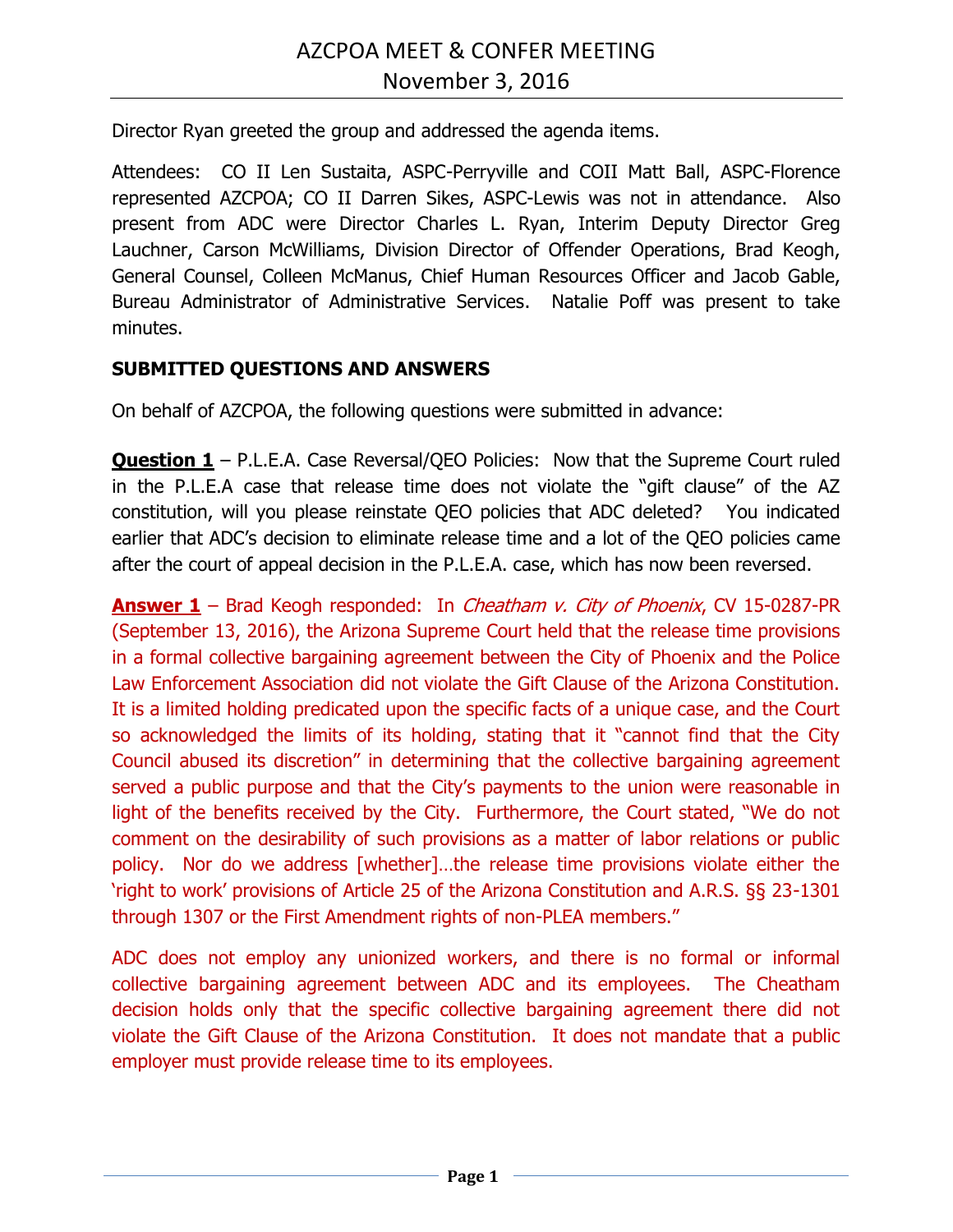The three employee organizations—ACA, FOP, and AZCPOA—have nearly unfettered access to Director Ryan and ADC senior management in the chain of command, and have abundant opportunities to communicate the questions and concerns of their members. They have successfully done so for years, all without release time, as these ongoing quarterly meet-and-confer conferences attest. The Department will not reinstate any prior or implement any new release time program.

Director Ryan stated the Department is not authorized to "Gift Time". The policy regarding release time was rescinded to ensure all organizations are treated consistently and fairly. The Director advised DO 501 was updated to reflect the fact that Meet and Confer meetings are considered "State Time" for which the members are being compensated.

Note, the Director further advised a formal response will be sent to the employee organizations to reiterate that release time will not be reinstated.

**Question 2** – Letona Ruling / Probation Status: The Superior Court recently ruled in Letona that ADC didn't correctly place him on "original probation." As a result, Letona is not a probationary employee and is entitled to a personnel board appeal on his termination. This decision impacts all other ADC employees who took a similar voluntary demotion and were put on "original probation." We ask that ADC contact each of these employees and advise them that they are regular status and not on "original probation."

**Answer 2** – Colleen McManus and Brad Keogh responded: The Department follows the guidance of the Personnel Rules in the Arizona Administrative Code and the directives of the Arizona Department of Administration in carrying out human resources actions. The Department will continue to advise employees according to these guidelines. If an employee feels he/she has the right to appeal an action to the Personnel Board, he/she may do so. As we have seen in other instances when this occurs, the Board will determine whether it has jurisdiction in the matter and will address the employee accordingly.

On October 28, 2016, the trial court issued a Minute Entry reversing an Order of the Arizona State Personnel Board which had dismissed Officer Letona's appeal from his termination of employment from ADC. This Minute Entry is subject to appeal, as the trial court acknowledged therein. Until the Department has an adequate opportunity to confer with the Attorney General's Office about this just-issued Minute Entry, it would be premature to take any action, let alone respond precipitously to this question.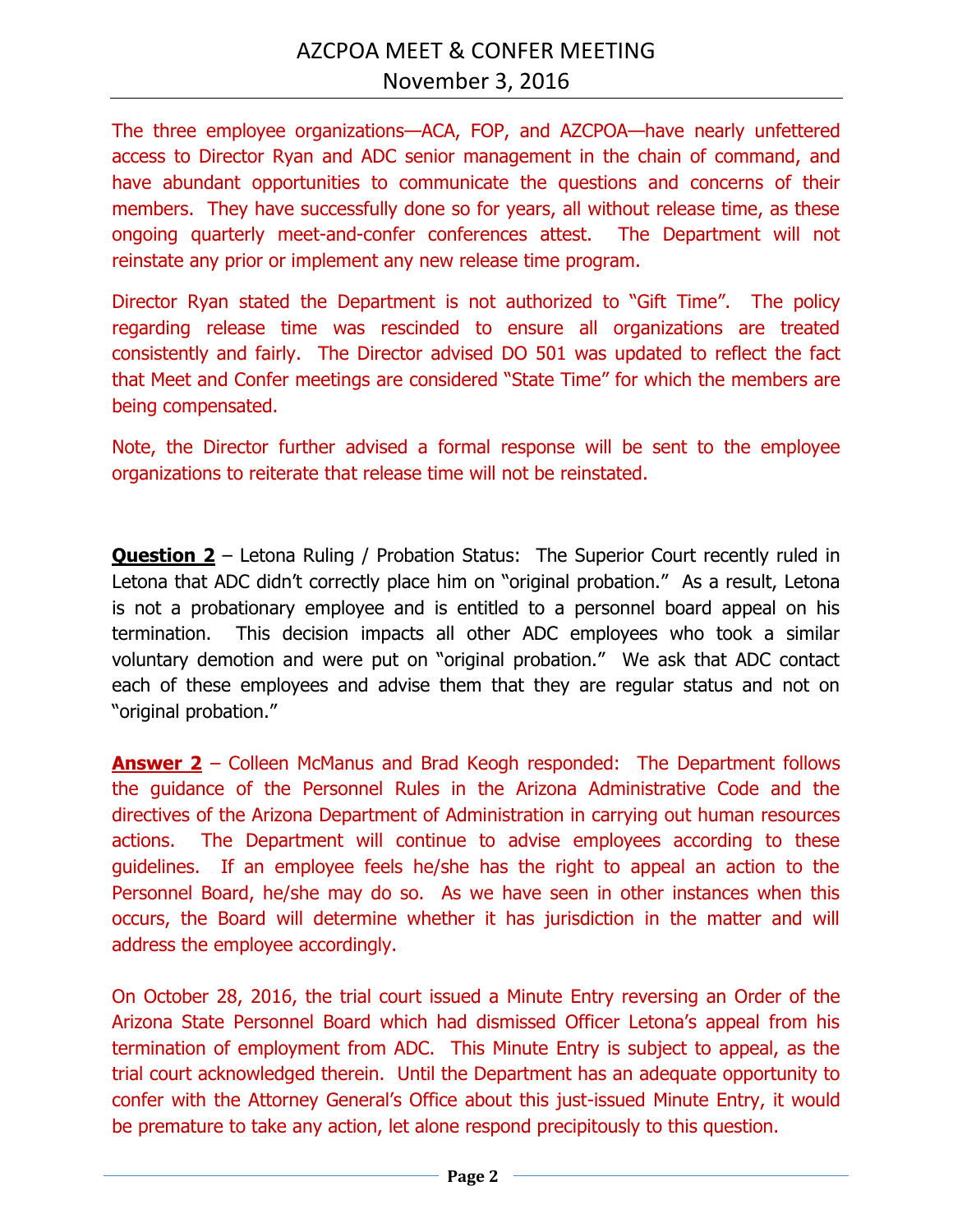In the interim, if any employee believes that they have a right to appeal to the Personnel Board, they certainly may do so, and the Personnel Board will consider any such appeal as it determines is necessary and appropriate.

Discussion ensued regarding the Letona case. AZCPOA raised the question as to why an employee who has been with the Department for a considerable amount of time would need to serve original probation if the employee had previously fulfilled his/her original probationary period. Colleen McManus explained the Voluntary Demotion process and explained that under the guidance of the Arizona Department of Administration, voluntary or involuntary demotions from uncovered to covered classifications will require a probationary period. Additionally Colleen noted that since the Personnel Reform in September 2012, she is aware of only one dismissal from original probation following a demotion.

**Question 3** – Shaving Waiver Policy Modification:AZCPOA wants to discuss potential modifications to the shaving waiver policy, DO 503, particularly those relating to the "medical review." For example, we don't understand how a Central Office medical review can reject a medical diagnosis based solely on medical records. Also, some Officers received disciplinary sanctions, even after complying with the original policy change on 9/1/16, because the OHN & Warden's Offices were dragging their feet with the approval or denial of their Doctor's medical diagnosis.

**Answer 3** – Colleen McManus & Brad Keogh responded: With respect to a review of medical records, these records demonstrate several things that help to verify the validity of an employee's request to have a beard, such as the nature of the skin condition that has been diagnosed; whether the condition was actually observed by the doctor, or simply relayed verbally by the patient; whether the patient has a history of or has been previously treated for the condition; and whether or not the patient is experiencing any current symptoms. The medical review board makes a recommendation to the Warden to approve or deny a request based on the medical findings. The board does not reject any diagnosis or request. It is unfair to blame the OHNs and the Wardens' Offices for "dragging their feet." When we initially received over 400 requests for beard waivers, we needed to establish procedures that would ensure all requests received fair medical review. The Occupational Health Unit is now in very close contact with the Wardens' Offices to advise them of when requests are submitted to physicians and when physician responses are received. If you have specific names of those you believe to have been disciplined inappropriately over this policy, please provide their names. The medical review of beard requests is working well now, and DO 503 will not be modified.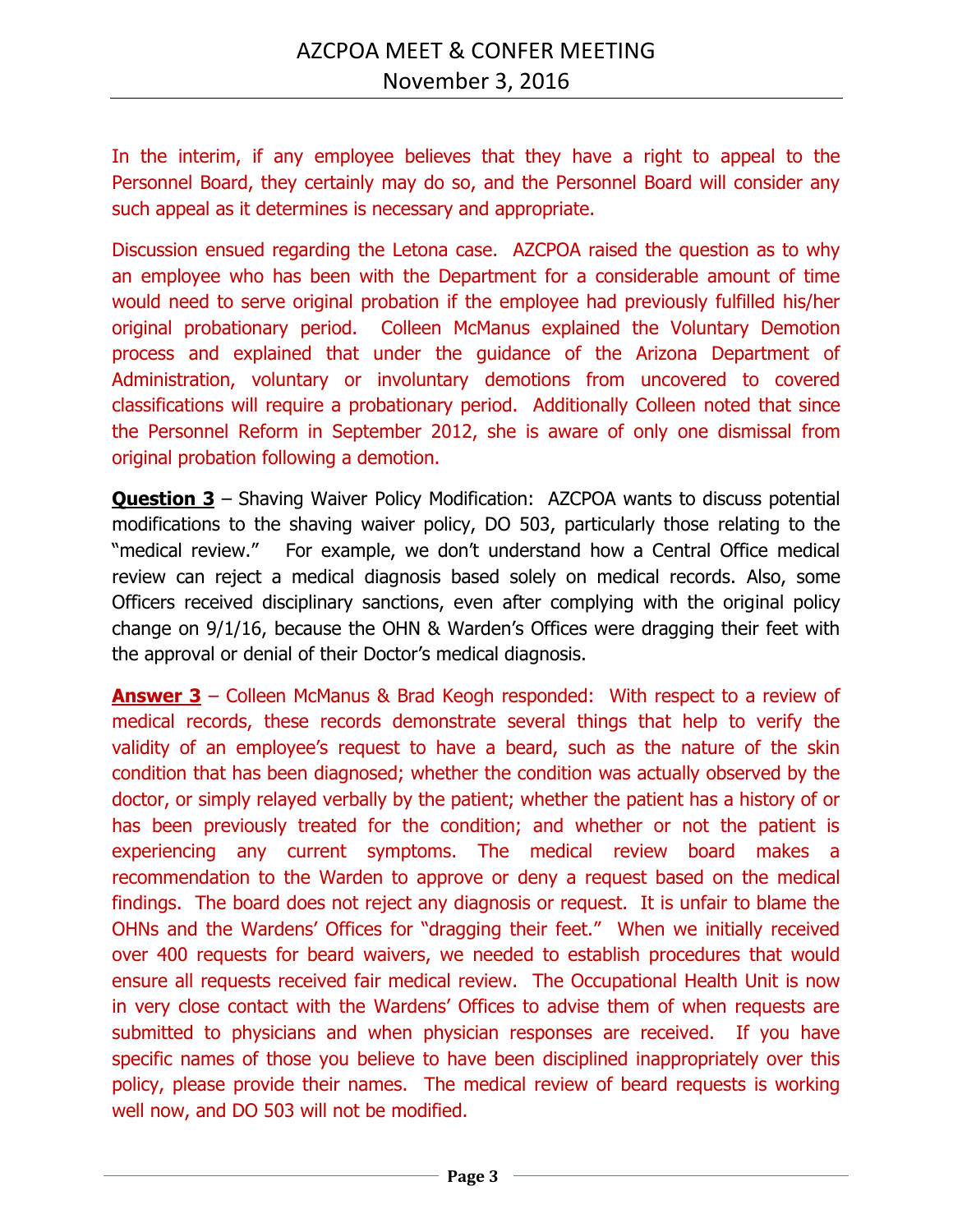An employee seeking a medical waiver for a beard is not required or otherwise "mandated" to execute a HIPAA Release. The Release clearly provides that it is voluntary and may be revoked at any time. In addition, the Release is strictly limited to the specific skin condition upon which the employee is predicating his request for a medical waiver for a beard. It is not unreasonably intrusive and does not require the release of any healthcare information other than the specific skin condition at issue. The Department is entitled to conduct a basic evaluation of an employee's medical waiver request. The medical information provided by the employee's healthcare provider is reviewed by ADC medical professionals—an Arizona licensed medical doctor and a registered nurse—who make a recommendation to management regarding the request. The employee's management is not involved in, and does not see medical information on, the skin condition itself, thereby further maintaining the employee's medical privacy.

The Department has no knowledge or record of any employee who has "received disciplinary sanctions" arising out of the revisions to DO 503. If AZCPOA will identify the employees to whom it refers, the Department will investigate any such situations accordingly.

The current grooming standards and process for seeking a medical waiver for a beard will not be rescinded.

## **Additional Information:**

A letter from the Bihn and McDaniel Attorney Office dated October 14, 2016, was handed out at the meeting as well as Director Ryan's response dated October 17, 2016. Click on the following links to see the aforementioned letters: [J:\Meet and Confer\Bihn& McDaniel Letter Dated 10-14-16.pdf](file://///CO-FILE03/SHARED/ADC_INFO/Meet%20and%20Confer/Bihn&%20McDaniel%20Letter%20Dated%2010-14-16.pdf) [J:\Meet and Confer\Director Ryan's Response dated 10-17-16.pdf](file://///CO-FILE03/SHARED/ADC_INFO/Meet%20and%20Confer/Director%20Ryan)

Carson McWilliams advised that direction was given to the Wardens not to do anything with the HIPPA forms until the process to give fair and consistent review is in place. In response to AZCPOA's assertion that a multitude of Officers are being disciplined for non-compliance of DO 503, Mr. McWilliams advised that a recent statewide poll indicates that only one (1) NNTI and three (3) Administrative Inquiries have since stemmed from the Employee Grooming policy change for non-compliance and one case remains undecided. Mr. McWilliams gave direction to the Wardens to move forward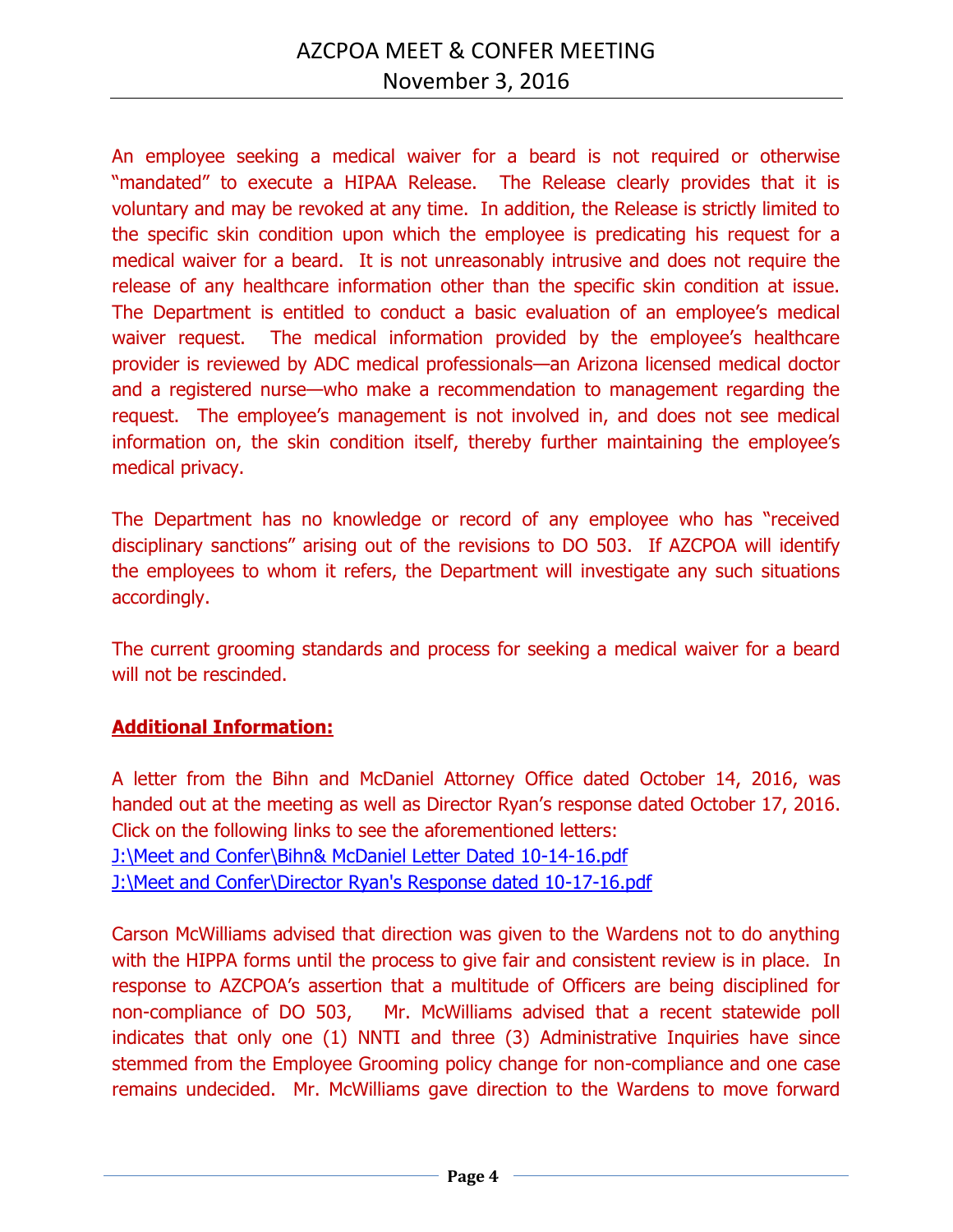with the disciplinary process for non-compliance, however, if employees who currently do not meet the shaving requirements are willing to comply, discipline would be waived.

AZCPOA raised the following questions and/or points of concern:

- 1. Who does the medical review board consist of?
- 2. How can a Warden make the determination whether an Employee's medical condition is legitimate to warrant the approval of a waiver?
- 3. HIPPA release form is misleading which is resulting in Doctor's offices releasing full medical records which goes beyond what is needed for beard waivers.

Colleen McManus and Carson McWilliams explained that the medical review board consists of Derleen Spence, Occupational Health Administrator, Registered Nurse (RN) and Dr. Rowe, MD, both of whom review the medical documentation provided by the employees' personal doctors, upon which they make a recommendation to the impacted Warden to approve or deny beard waiver requests. The Warden does not have the knowledge or medical expertise to determine if an employee's request is legitimate, which is why the medical review board looks at each individual case. Ms. McManus advised if a Doctor releases full medical records to the Occupational Health Nurses, that is the fault of the Doctor's office, not ADC. She further advised that she is aware of one case in which a Doctor disclosed more medical history than required, at which point the OHN advised the Doctor's office and returned the documents. Ms. McManus will clarify the language within the HIPPA Waiver form and upon approval of the Director, the form will be published for ADC use. [Note: This has been completed]

After hearing AZCPOA's concerns regarding the denied shaving waiver requests, Director Ryan asked if they were requesting a second level of review. AZCPOA stated they would, in fact, like a second level of review.

Director Ryan stated that other public safety organizations are not permitted to wear beards and do not have an option to waive that requirement. Director Ryan stated the grooming/shaving policy was changed to ensure the safety of its officers when using Phantom Gas/OC spray. If the masks do not fit properly they are not effective. The grooming/shaving requirement also presents a professional image of the Department, which is important, just like safety is for fit testing.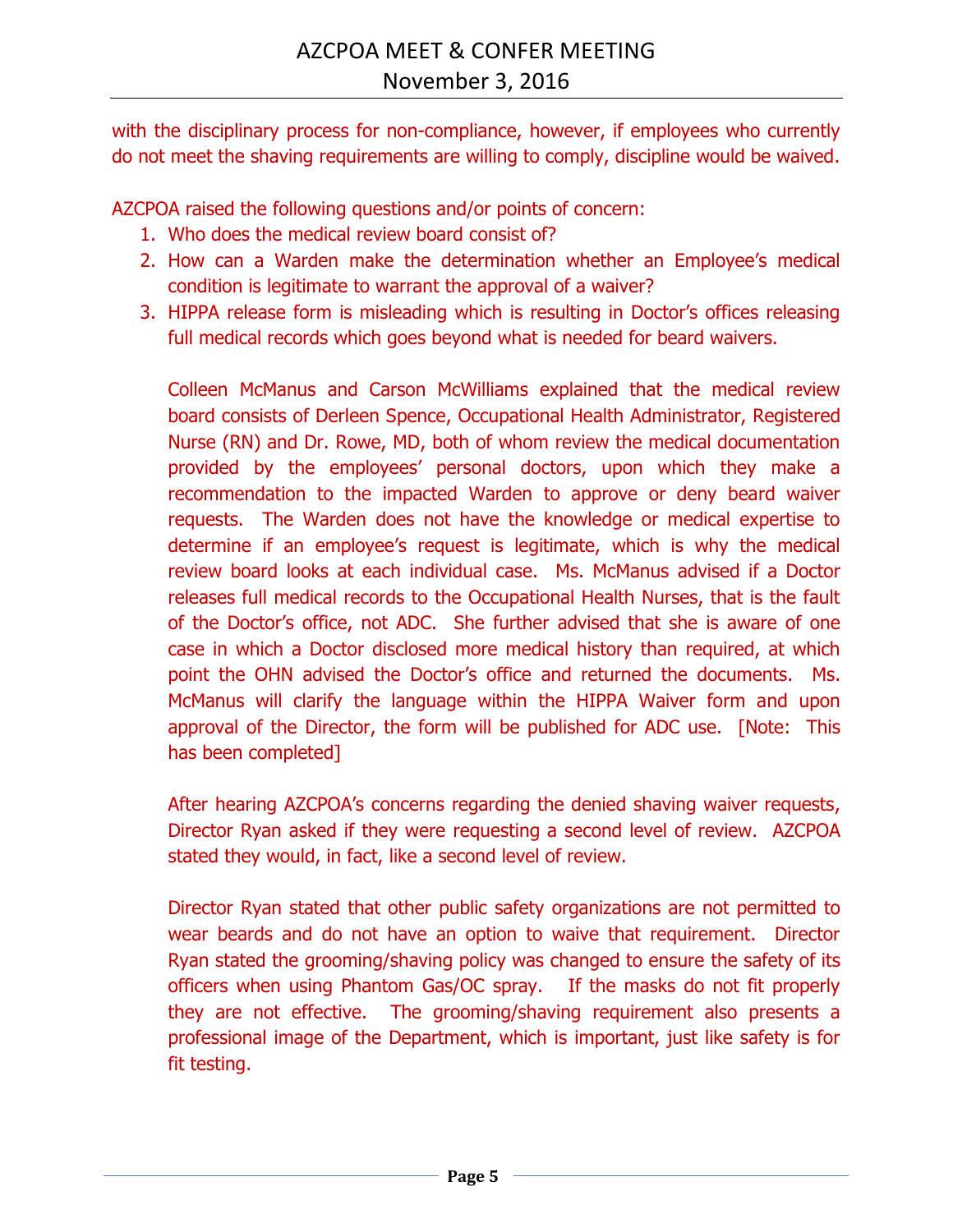A second level review may be considered however, the policy will not be rescinded.

**Question 4** – Yuma Captain FMLA Issue: In Yuma a Captain is threatening officers who take pre-approved FMLA leave. We're just giving you a courtesy notification that the affected individuals are filing complaints with the US Department of Labor and we think they are also going to the newspaper on this issue. What can ADC do [sic] to better prepare its supervisors to deal with FMLA issues.

**Answer 4** – Carson McWilliams: For us to address this issue, you would have to provide details and names. I have checked with the Yuma Warden and she could not find any complaint of this nature. No staff from the employee organizations have expressed this during meetings, nor has anyone done so individually.

Discussion ensued regarding the allegations brought forth by AZCPOA. After receiving clarification from AZCPOA, Carson McWilliams advised that the employee with whom this allegation was allegedly aligned has been addressed.

**Question 5** – Administrative Inquiry Issue: Why is the "administrative inquiry" the immediate answer to everything? It keeps people from promotion and other extra things like TSU and Chase teams. It keeps our Dept. at a constant stall and seems to be the main reason that we cannot keep our staff.

**Answer 5** – Interim Deputy Director Greg Lauchner responded: The Administrative Inquiry is not the "immediate answer to everything". Per A.R.S. § 38-1104, an administrative inquiry is served when allegations of potential misconduct against an employee or employees have been asserted, and functions primarily as preliminary questioning to determine the scope of the allegations or whether an administrative investigation/interview is necessary. Furthermore, DO 601 authorizes management to proceed with 3 options following the administrative inquiry response from the employee: (1) If the allegations are deemed unfounded, then the inquiry may be closed without further action; (2) If the alleged conduct is defined and admitted to by the employee, then corrective action may be taken without a formal investigation/interview; and, (3) If the scope of the allegation is complex in nature and requires formal investigation, the approving authority may request an investigation be conducted by the Administrative Investigations Unit. An administrative inquiry is usually limited to those instances where an allegation of misconduct is presented to or observed by supervisors.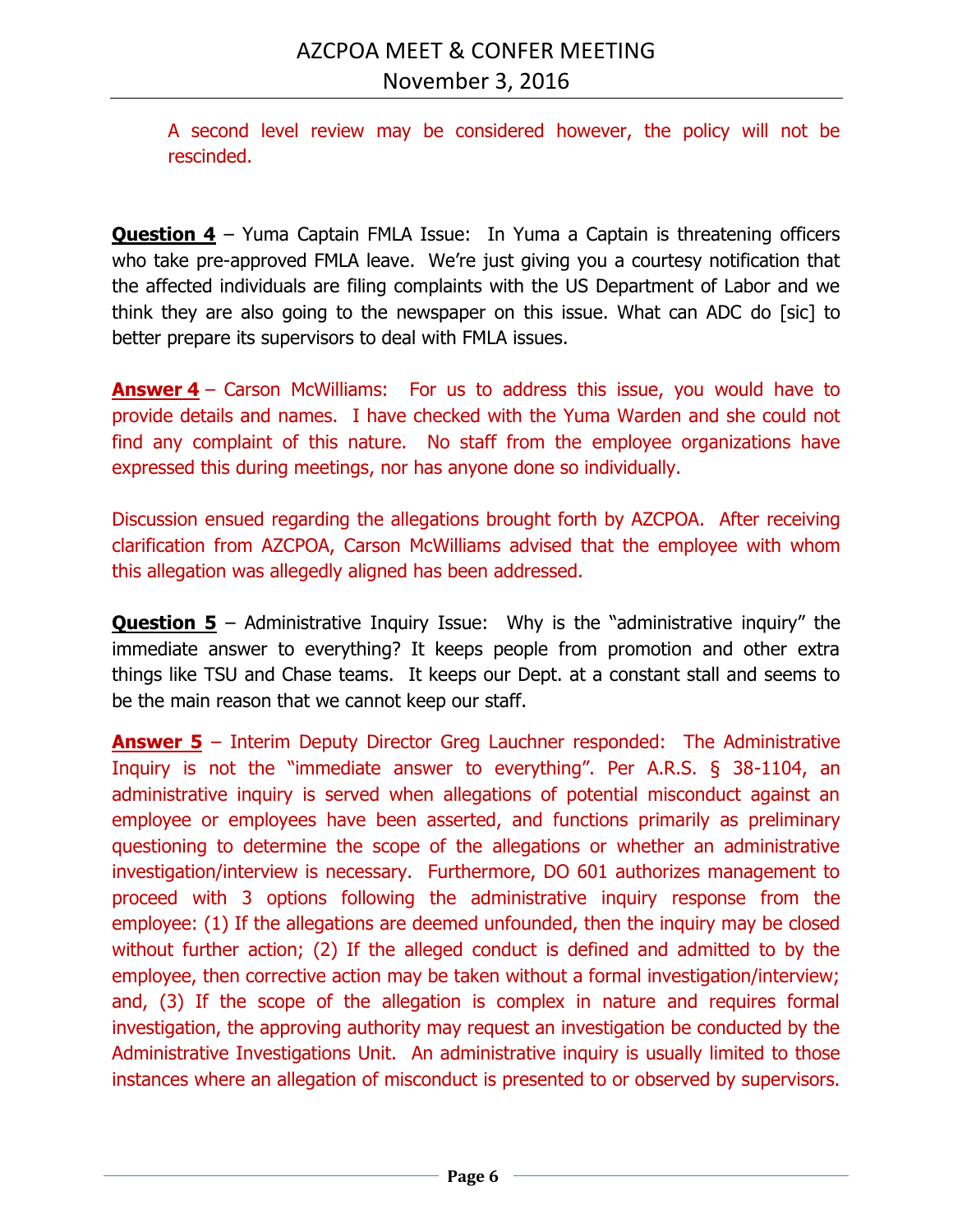The administrative inquiry process allows an employee 5 working days to seek guidance or consult with anyone of their choosing prior to the response due date.

Ms. McManus added that the Administrative Inquiry process ensures consistency at all complexes, and further stated that ADC exit interviews do not indicate Administrative Inquiries as the primary reason for employee turnover as suggested by AZCPOA.

**Question 6** – Raise Request at Legislative Session: Are we looking at a raise anytime soon? Is ADC going to try to get a raise for staff during this legislative session?

**Answer 6** – Jacob Gable responded: Employee recruitment and retention, including employee compensation, continues to be of critical importance to ADC. The importance of this issue is illustrated by the fact that ADCs #1 priority in the FY 2018 Budget Request is a request for a pay package for security staff. The requested pay package includes:

(1) Funding to increase all security staff salaries by \$1,000. This would increase each step of the CO Pay Plan by \$1,000 and corresponding increases for the entire correctional series.

(2) Annual merit pay for the security series. The merit pay plan ranges from 1-2% of salary and would be paid in bonus form annually to eligible employees. The merit amount would not be added to base pay and would be dependent on employee job performance and eligibility.

The entire ADC Budget Request, including the requested pay package, is available on the ADC website and the following link (page 293 of 391): <http://10.6.0.30/reports/FY%202018%20ADC%20Operating%20Budget%20Request.pdf>

Director Ryan stated he submitted a decision package for an increase in pay for security staff for the last three consecutive years. Last year, sixteen decision packages were submitted. This year, only eight packages were submitted and the pay package was number one. Director Ryan acknowledged that the Department of Corrections' pay is not competitive and further stated that ADC ranks at the bottom of the Western eleven states in relation to pay.

Director Ryan noted that 565 Correctional Officer positions were previously given up by Director Schriro in 2006 to help fund pay increases in the past by using vacancy savings. We cannot give additional Correctional Officer positions up to fund pay increases as those positions are critically needed; however, pay packages will continue to be a priority.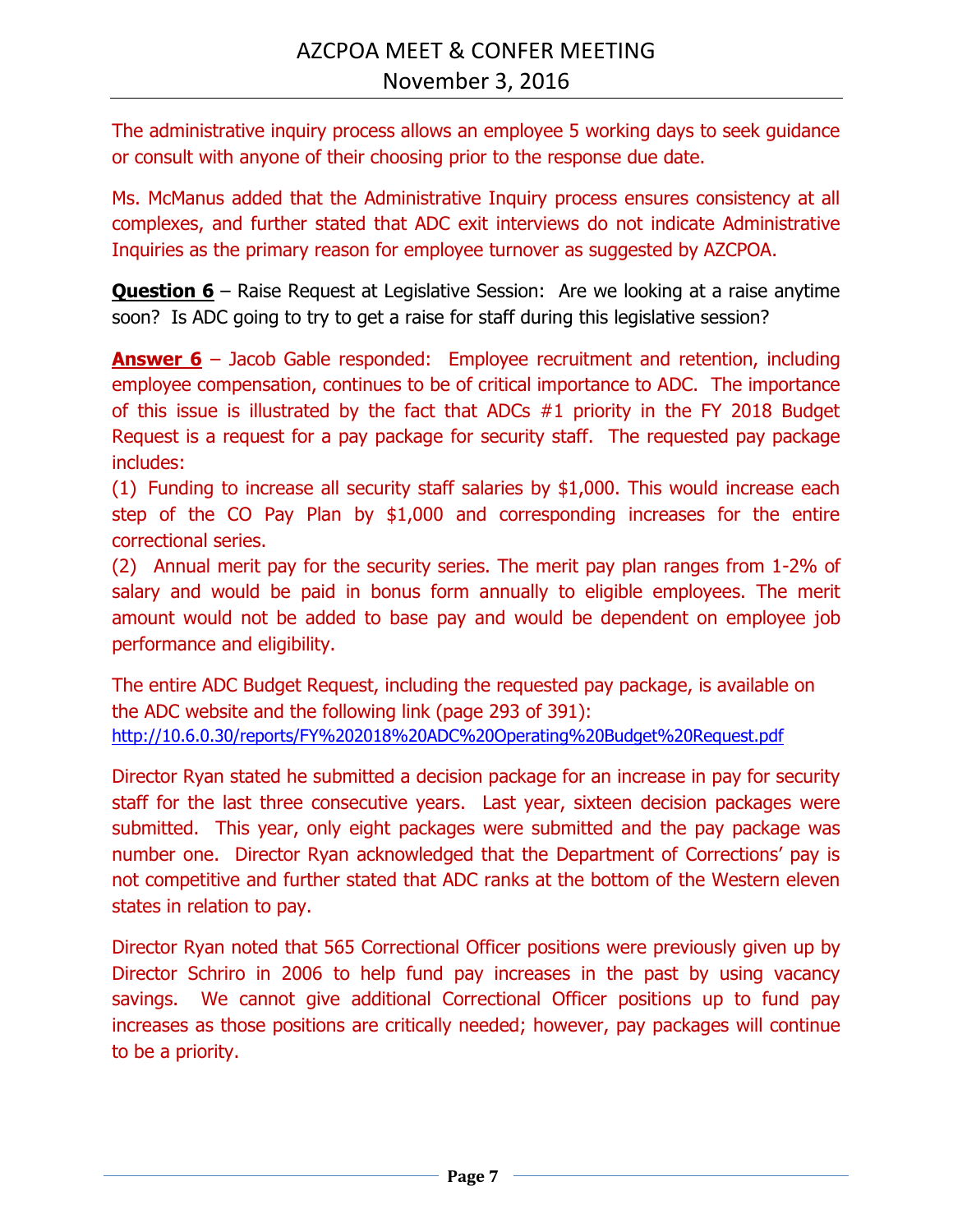**Question 7** – CO II/CO III Retention Efforts: What efforts is ADC making to retain COIIs and COIIIs?

**Answer 7** – Colleen McManus responded: There are many things the agency is doing to retain staff. First, as noted in responses to other questions, the Director has requested a pay package for staff in the security series in the agency's FY2018 budget request. We have enhanced the onboarding process for new employees, and we are piloting a Field Training Officer (FTO) program in a few of our institutions which has garnered very positive comments. We are doing "stay" interviews with employees to find out what motivates them and keeps them coming back every day. We have enhanced our training programs and leadership academies to include courses for leaders and aspiring leaders at all levels. The Department is implementing the Arizona Management System, which affords employees the opportunities to become more involved and engaged in the work they do. We are hearing more from, and listening more to, the staff through surveys, the open door policy, interviews, etc. Leaders from the HR & Development Group will be visiting each facility to talk about employee engagement and the Employee Retention Plan. We are doing a much better job telling the corrections story through media, presentations to legislators, work on the Governor's goal councils, and this helps build pride in being a member of the corrections team. We recently hosted a Strategic Leadership Conference which focused on our employees and what we can do to improve retention. It takes all of us, working together, to help employees see their career potential in ADC.

Ms. McManus further stated that ADC is looking into other pay strategies, spot incentives, merit incentives, etc. which do not add to the base pay and are allowed under the Compensation Plan.

Director Ryan advised some of those pay strategies may occur this fiscal year.

AZCPOA stated they can help retention efforts by being cooperative and building good relationships with the Executive Management team to better represent the members of their Employee Organization.

Director Ryan discussed the lean transformation and how the Governor's vision is being cascaded throughout our organization. Director Ryan further discussed the critical roles all tiers of the Department of Corrections plays to have the ability to resolve problems at the lowest level possible. Director Ryan advised that our contract with Mass Ingenuity is due to expire on December 15; however, during the next Executive Team Meeting, he will discuss extending the contract.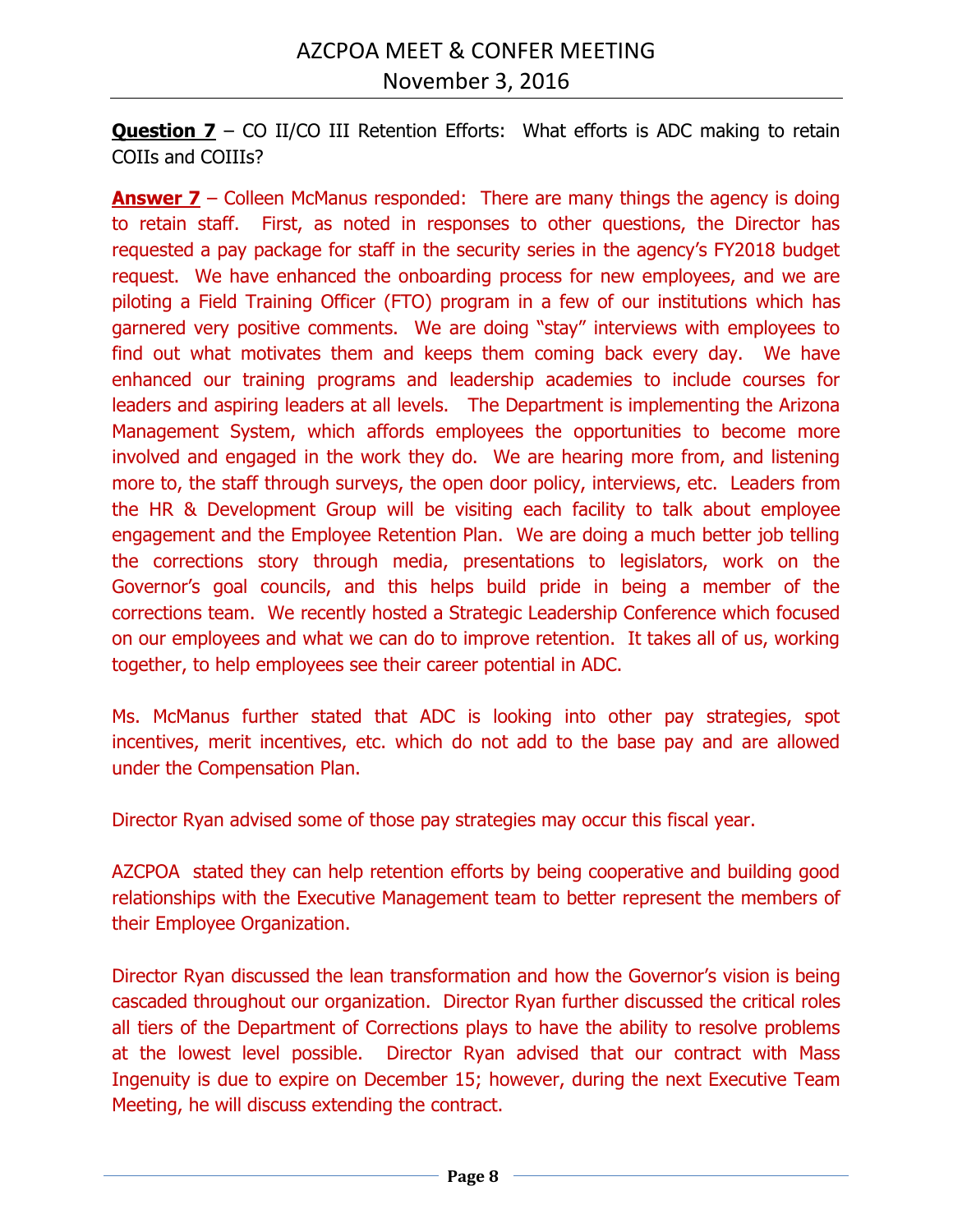**Question 8** – CO III Security Postings: Understanding that COIIIs are being used to help with security postings due to shortages; would it be possible for each complex to be looked at individually, due to the staffing differences? (Lewis and Douglas staffing is very different)? As it is already we understand a few complexes need the COIIIs to help and with the lean program, having the twelve-hour shift implemented for a complex like Lewis is understandable. Perhaps "offering" the twelve-hour shift to individuals in places like Douglas, Safford etc. would be conducive for the minimal shortage that is there. Dependent upon the need each Complex should be looked at closely as to figure how making security staff available to fill in slots However, a complex like Douglas for instance has enough staff and this why this is being asked. COIIIs are being put into place to cover security that have been cross leveled to another units, or the COIIIs are being told they have to check with security to request annual leave because the COII may be off on the COIIIs posting day. COIIIs have a lot on their plate as it is and timelines are very important for RMS, Legal Calls, Programming for inmates, fundraising and all else they find themselves doing on top of Posting days, searches and roll ups to name a few. While being in the Correctional Staff series, COIIIs are only looked as security when convenient. However, becoming a COIII has been a cut in pay and it seems they are being treated poorer than COIIs in regard that they are thought of by many security and Old schooled staff of security, as having a hug a thug lazy job. COIIIs do not get clothing allowance like security staff to afford crawling around on the floor looking for contraband, yet they do it without complaint at the time when duty calls.

**Answer 8** – Carson McWilliams responded: As explained several times prior, last year when we were over extended financially, it was decided to assign CO IIIs to security posts to assist in the use of OT monies. Wardens were directed to use them as needed but not more than once per week. This practice has been used in our Department for many years. Recently I checked to see how often CO IIIs are used and in what units. I found that this varies around the state. At the Douglas complex half of the staff are posted weekly or are only posted for part of the shift. I have instructed the Douglas Warden to not post any CO IIIs for the next month to a shift, but may use them as needed for part of the day. We are all part of the same team and need to work together to complete our mission. The rest of this question seems like personal opinion.

Mr. McWilliams further advised that each institution's posting needs are reviewed differently based upon vacancy rates, at which point a determination is made on a case by case basis.